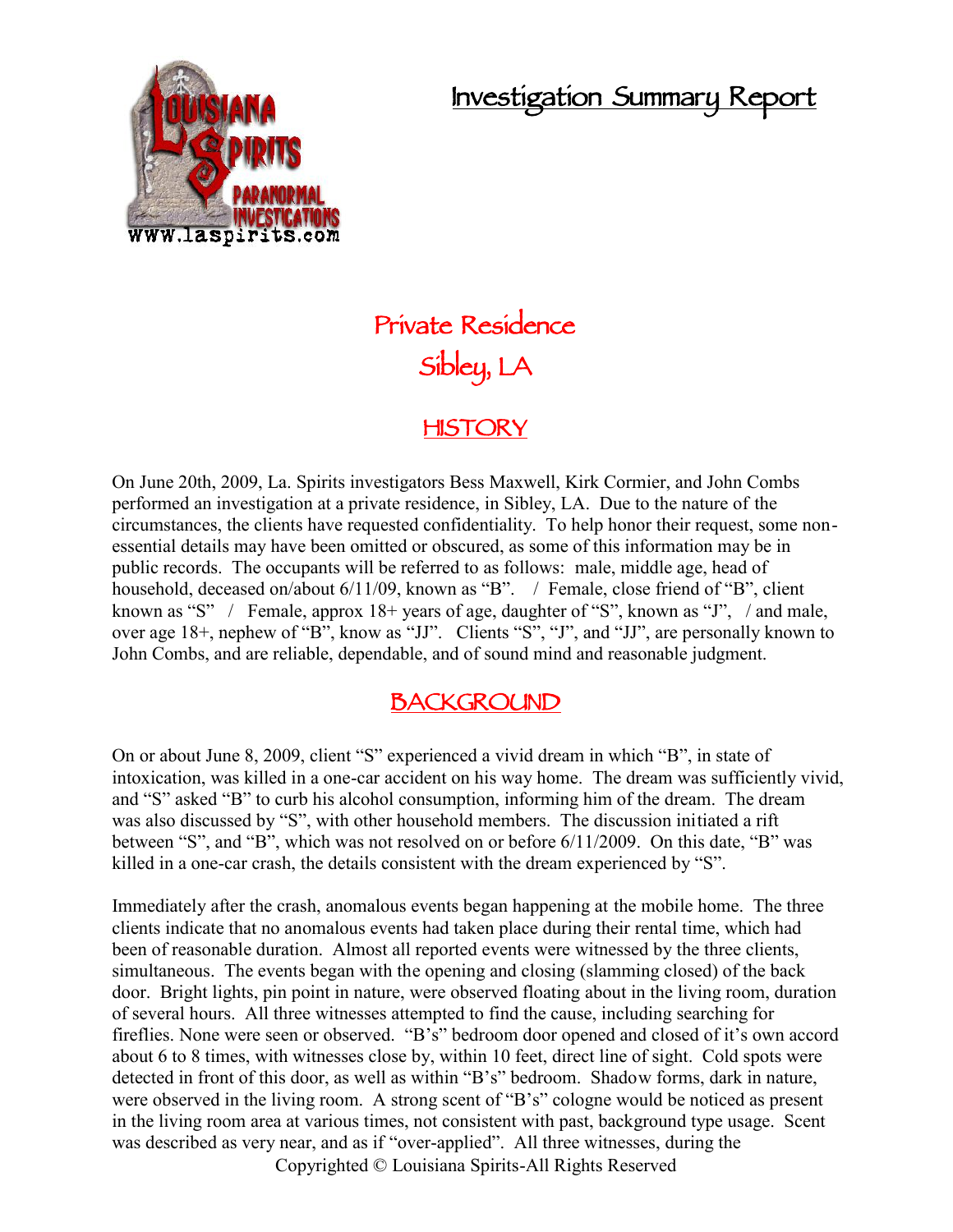time frame discussed, felt a sense of presence, and a sense that someone, or something, was wanting to deliver a message to them, or otherwise communicate. On  $6/17/2009$ , "S" experienced a second vivid dream, in which "B" was attempting to speak, but was unable to make his voice work, even though his mouth was observed to be moving. La. Spirits investigation was set for 6/20/2009.

MEMBERS PRESENT: Bess Maxwell, Kirk Cormier, and John Combs

EQUIPMENT: Infrared cameras and DVR system, Digital cameras, Various digital audio recorders, Various EMF detection units, including standard and natural Trifield units, Digital thermometers, and HP computer w/ associated REG-1 unit for detection of close by consciousness, using quantum decay process with statistical analysis considered as significant at or above 95% level on confidence.  $(p<.05)$ .

#### **INVESTIGATION**

Initially, a walk through of the entire home was made. The back door was examined, and found that it would open easily, but closed with difficulty, requiring a slamming action to effect latching, which could obviously be heard throughout the home, as reported. "B's" door was considered "normal", with no obvious natural means of inadvertent opening or closing. Clients indicated the pin point lights were not consistent with outside lights shining in. None of these lights were observed during the investigation. Two 20 minutes exterior searches were made to ascertain the local presence of fireflies. None were found. After the investigation, John Combs, drove through the neighborhood, and found no fireflies present. These investigations were spaced throughout the evening to maximize viewing potential and adjust for the nocturnal habits of the species.

EMF investigations were thorough and extensive. The electrical appliances normally associated with high EMF fields did exhibit normal characteristics. No other EMF fields were detected, at any location within the home. Neither of the 3 clients report current personal glaucoma, or family history of glaucoma. The lack of exposure to high EMF, and glaucoma, helps to eliminate some of the natural causes of the shadow form. Lack of high EMF field would also help eliminate magneto-phosphene syndrome as en explanation of the pin point lights. No pin point lights were observed during the investigation.

The cold spots were difficult to determine. All were in areas by air conditioning vents. All 3 clients indicated, that by living there, they were familiar with how cold the areas under the vents would be, and that the areas in "B's" bedroom, and outside his door were "abnormally cold". This is a value judgment, with which we had no basis for a finding.

No video or digital camera evidence was obtained.

Consciousness detection was initiated it he bedroom areas. None were significant, except one brief 2.5 minute session in "B's" bedroom area. The unit showed, during this time, a session score of 1.725 ( $p$ < .042174) and a low z-score of 1.744 ( $P$ < .040580), significant for presence of a consciousness.

EVP. Only one EVP was obtained. This was obtained by "S", in "B's" bedroom, with John Combs present. No others were present, and no sounds, inside or outside, were heard, except for the voices of John and "S". This EVP was part of a 12 minute session. Due to the

Copyrighted © Louisiana Spirits-All Rights Reserved